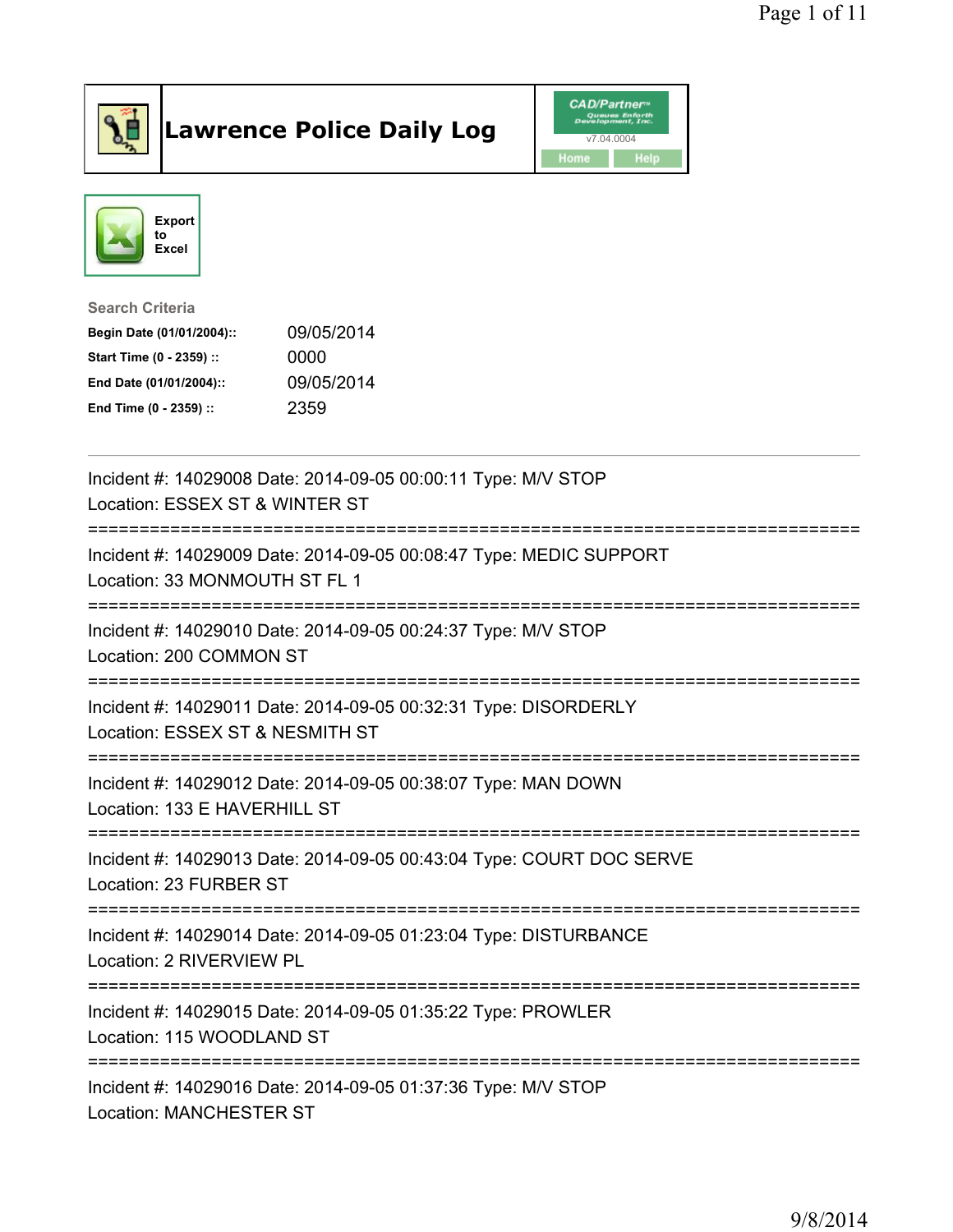| Incident #: 14029017 Date: 2014-09-05 02:05:47 Type: DISORDERLY<br>Location: 7 EXETER ST                                                 |
|------------------------------------------------------------------------------------------------------------------------------------------|
| Incident #: 14029018 Date: 2014-09-05 03:19:01 Type: ALARMS<br>Location: FIRE STATION / 112 BAILEY ST<br>=============================== |
| Incident #: 14029019 Date: 2014-09-05 03:23:31 Type: SPECIAL CHECK<br>Location: 96 WOODLAND ST                                           |
| Incident #: 14029020 Date: 2014-09-05 03:41:06 Type: DOMESTIC/PAST<br>Location: 356 JACKSON ST FL 2                                      |
| Incident #: 14029021 Date: 2014-09-05 04:09:37 Type: SUS PERS/MV<br>Location: 50 BROADWAY<br>===============================             |
| Incident #: 14029022 Date: 2014-09-05 04:40:11 Type: SPECIAL CHECK<br>Location: 115 WOODLAND ST                                          |
| Incident #: 14029023 Date: 2014-09-05 04:42:22 Type: SPECIAL CHECK<br>Location: 96 WOODLAND ST<br>================================       |
| Incident #: 14029024 Date: 2014-09-05 05:04:20 Type: B&E/PAST<br>Location: 22 STATE ST                                                   |
| Incident #: 14029025 Date: 2014-09-05 06:09:21 Type: SUICIDE ATTEMPT<br>Location: 15 GRAICHEN TER                                        |
| Incident #: 14029026 Date: 2014-09-05 06:34:31 Type: ALARMS<br>Location: NICKS PLACE / 195 LOWELL ST                                     |
| Incident #: 14029027 Date: 2014-09-05 06:42:42 Type: ALARMS<br>Location: 1 COPLEY ST                                                     |
| Incident #: 14029028 Date: 2014-09-05 06:48:40 Type: DOMESTIC/PAST<br>Location: 48 HOLLY ST                                              |
| Incident #: 14029029 Date: 2014-09-05 07:10:13 Type: THREATS<br>Location: 280 MERRIMACK ST                                               |
| Incident #: 14029030 Date: 2014-09-05 07:18:53 Type: UNATENEDCHILD<br>Lootion: LAWDENICE CUADTED COUOOL 194 WEST ST                      |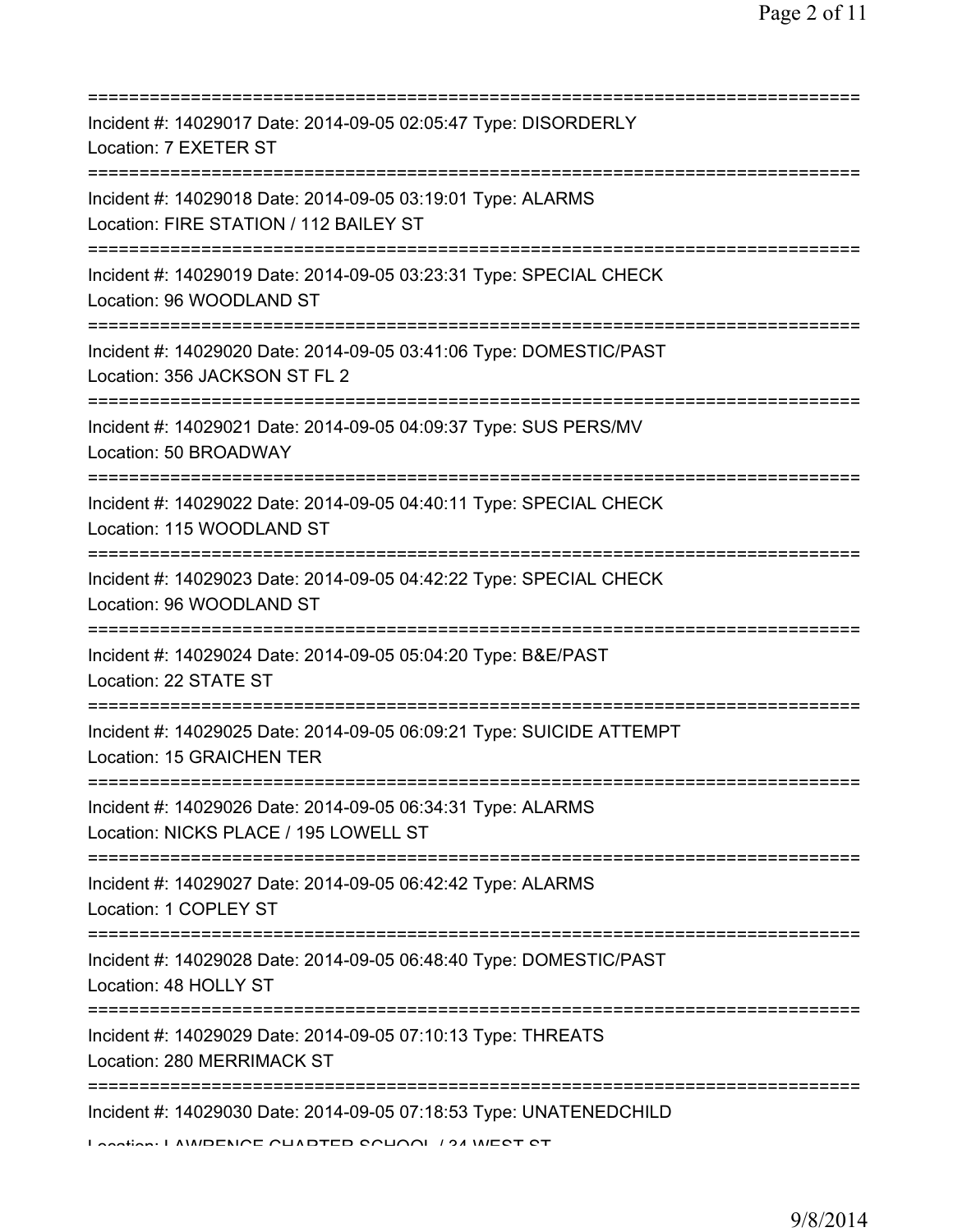| Incident #: 14029031 Date: 2014-09-05 07:23:00 Type: TOW OF M/V<br>Location: MELROSE ST<br>=====================                                |
|-------------------------------------------------------------------------------------------------------------------------------------------------|
| Incident #: 14029032 Date: 2014-09-05 07:26:32 Type: AUTO ACC/NO PI<br>Location: CROSBY ST & S BROADWAY                                         |
| Incident #: 14029033 Date: 2014-09-05 08:14:09 Type: INVESTIGATION<br>Location: LEONARD SCHOOL / 60 ALLEN ST<br>=============================== |
| Incident #: 14029034 Date: 2014-09-05 08:14:16 Type: ALARMS<br>Location: 41 S BOWDOIN ST                                                        |
| Incident #: 14029035 Date: 2014-09-05 08:19:54 Type: TOW OF M/V<br>Location: 30 TENNEY ST                                                       |
| Incident #: 14029036 Date: 2014-09-05 08:33:23 Type: INVESTIGATION<br>Location: 80 BODWELL ST                                                   |
| Incident #: 14029037 Date: 2014-09-05 08:40:00 Type: SUS PERS/MV<br>Location: 32 MILTON ST                                                      |
| Incident #: 14029038 Date: 2014-09-05 08:59:48 Type: AUTO ACC/NO PI<br>Location: LOWELL ST & OXFORD ST                                          |
| Incident #: 14029039 Date: 2014-09-05 09:27:11 Type: SERVE 209A<br>Location: 288 FARNHAM ST                                                     |
| Incident #: 14029040 Date: 2014-09-05 09:29:24 Type: RECOV/STOL/MV<br>Location: 3 COMMUNITY AV                                                  |
| Incident #: 14029041 Date: 2014-09-05 09:32:25 Type: 209A/SERVE<br>Location: 181 BAILEY ST                                                      |
| Incident #: 14029042 Date: 2014-09-05 09:37:00 Type: TOW OF M/V<br>Location: 28 LENOX CIR                                                       |
| Incident #: 14029043 Date: 2014-09-05 09:37:32 Type: 209A/SERVE<br>Location: 77 S UNION ST                                                      |
| Incident #: 14029044 Date: 2014-09-05 09:52:06 Type: B&E/MV/PAST                                                                                |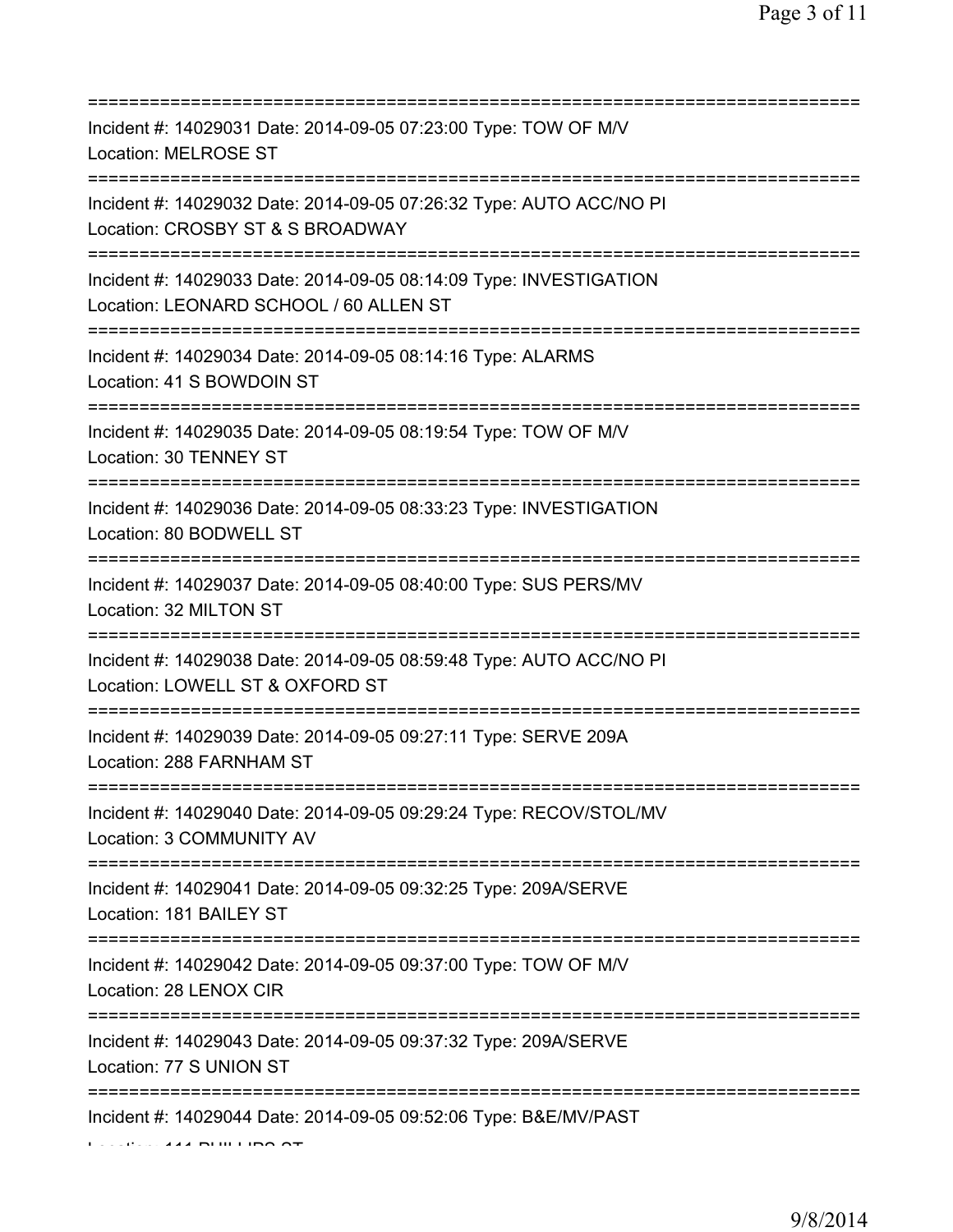| Incident #: 14029045 Date: 2014-09-05 09:55:17 Type: GENERAL SERV<br>Location: 369 HAVERHILL ST                          |
|--------------------------------------------------------------------------------------------------------------------------|
| Incident #: 14029047 Date: 2014-09-05 09:58:49 Type: CONFIS PROP<br>Location: 99 AMESBURY ST                             |
| Incident #: 14029046 Date: 2014-09-05 10:00:48 Type: LARCENY/PAST<br>Location: DUNKIN DONUTS / 99 WINTHROP AV            |
| Incident #: 14029049 Date: 2014-09-05 10:17:50 Type: RECOV/STOL/MV<br>Location: 297 HIGH<br>============================ |
| Incident #: 14029048 Date: 2014-09-05 10:18:32 Type: TOW OF M/V<br>Location: 190 PHILLIPS ST                             |
| Incident #: 14029050 Date: 2014-09-05 10:28:42 Type: ASSSIT OTHER PD<br>Location: 14 GROVE ST                            |
| Incident #: 14029051 Date: 2014-09-05 10:35:48 Type: AUTO ACC/UNK PI<br>Location: 367 ESSEX ST                           |
| Incident #: 14029052 Date: 2014-09-05 10:39:08 Type: TOW OF M/V<br>Location: 79 PHILLIPS ST                              |
| Incident #: 14029053 Date: 2014-09-05 10:43:47 Type: EXTRA SURVEIL<br>Location: 50 BROADWAY                              |
| Incident #: 14029054 Date: 2014-09-05 10:58:29 Type: TOW OF M/V<br>Location: 31 PHILLIPS ST                              |
| Incident #: 14029055 Date: 2014-09-05 11:09:30 Type: M/V STOP<br>Location: JEFFERSON ST & MT VERNON ST                   |
| Incident #: 14029056 Date: 2014-09-05 11:18:26 Type: EXTRA SURVEIL<br>Location: 105 WOODLAND ST                          |
| Incident #: 14029058 Date: 2014-09-05 11:21:08 Type: SUS PERS/MV<br>Location: 193 BRUCE ST                               |
| Incident #: 14029057 Date: 2014-09-05 11:21:29 Type: WARRANT SERVE                                                       |

Location: 66 BOWDOIN ST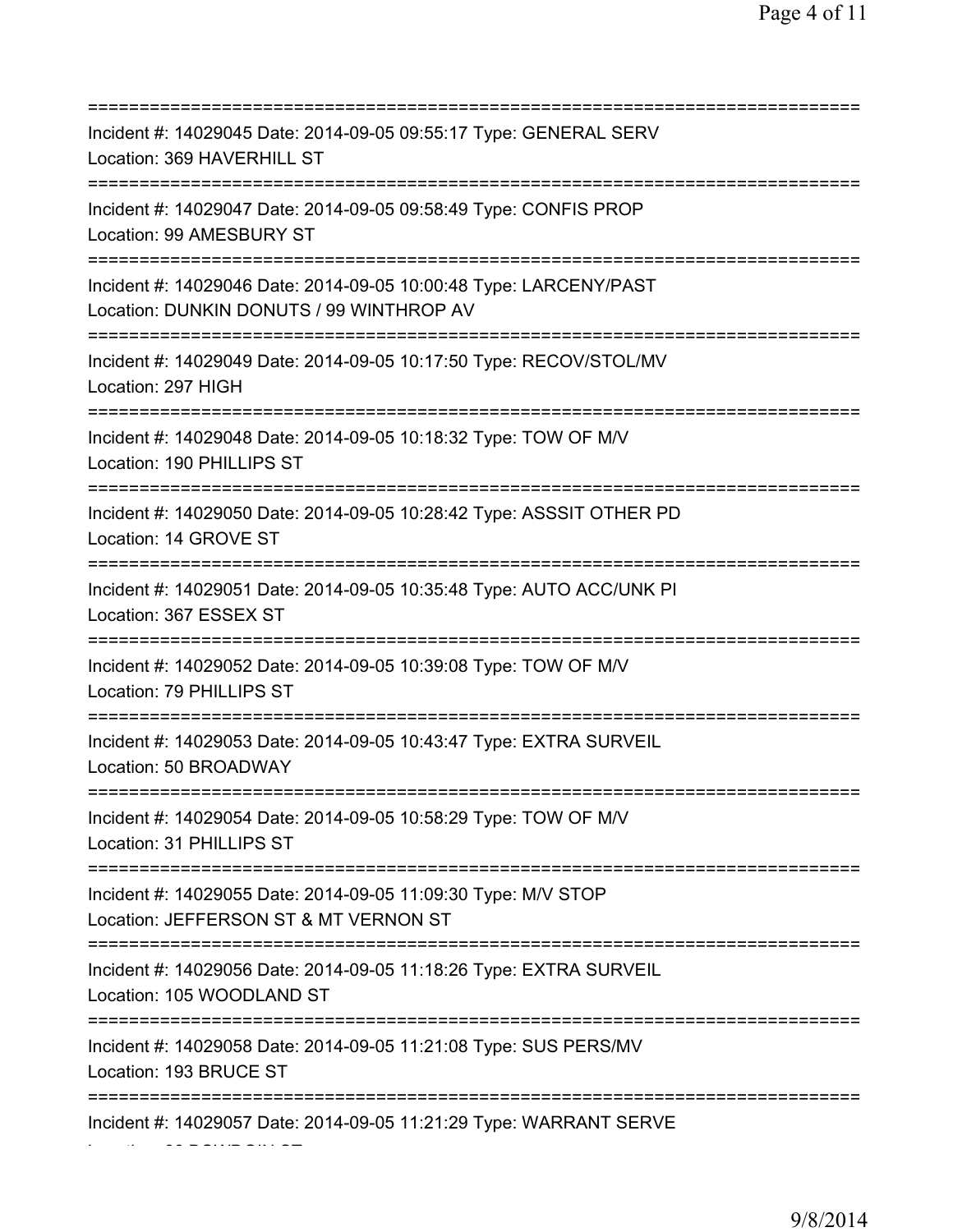=========================================================================== Incident #: 14029059 Date: 2014-09-05 11:30:43 Type: M/V STOP Location: THORNTON ST & WILLIAM ST =========================================================================== Incident #: 14029060 Date: 2014-09-05 11:36:12 Type: M/V STOP Location: GROTON ST & S BROADWAY =========================================================================== Incident #: 14029061 Date: 2014-09-05 11:37:41 Type: SUS PERS/MV Location: THORNTON ST & WILLIAM ST =========================================================================== Incident #: 14029062 Date: 2014-09-05 11:40:49 Type: 209A/VIOLATION Location: S BROADWAY & SHATTUCK ST =========================================================================== Incident #: 14029063 Date: 2014-09-05 11:46:34 Type: MV/BLOCKING Location: 572 ESSEX ST =========================================================================== Incident #: 14029064 Date: 2014-09-05 11:50:31 Type: M/V STOP Location: BROADWAY & LOWELL ST =========================================================================== Incident #: 14029065 Date: 2014-09-05 12:28:41 Type: SUS PERS/MV Location: 85 BASSWOOD ST =========================================================================== Incident #: 14029066 Date: 2014-09-05 12:33:35 Type: M/V STOP Location: 353 ESSEX ST =========================================================================== Incident #: 14029067 Date: 2014-09-05 12:36:35 Type: M/V STOP Location: 200 COMMON ST =========================================================================== Incident #: 14029068 Date: 2014-09-05 12:40:32 Type: TOW OF M/V Location: FOSTER ST & SALEM ST =========================================================================== Incident #: 14029069 Date: 2014-09-05 12:42:06 Type: DRUG VIO Location: 171 SALEM ST =========================================================================== Incident #: 14029070 Date: 2014-09-05 12:45:01 Type: MV/BLOCKING Location: 60 ISLAND ST =========================================================================== Incident #: 14029071 Date: 2014-09-05 12:45:36 Type: 209A/SERVE Location: 184 PARK ST =========================================================================== Incident #: 14029072 Date: 2014-09-05 12:47:16 Type: 209A/SERVE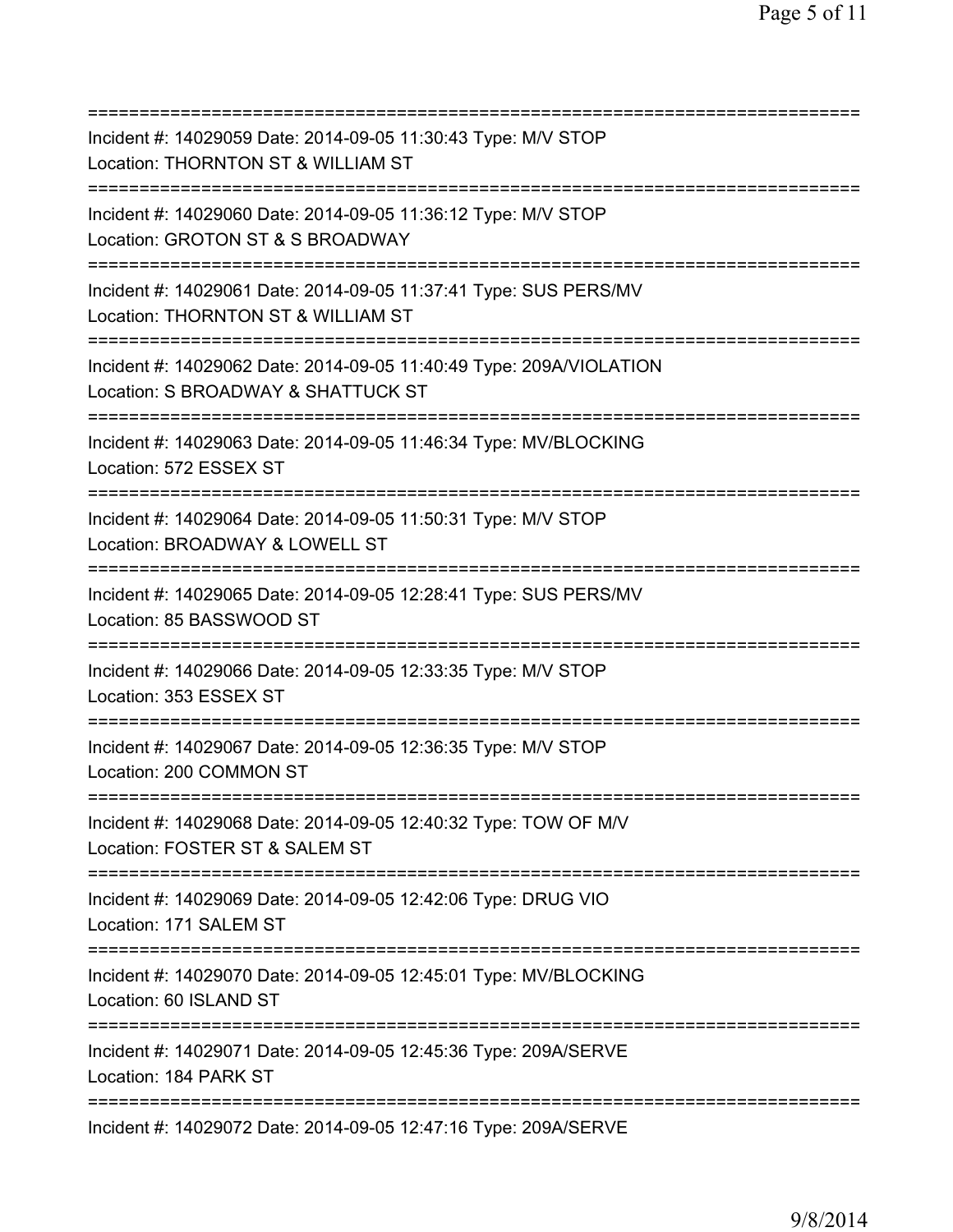| Incident #: 14029073 Date: 2014-09-05 12:53:05 Type: M/V STOP<br>Location: 505 LOWELL ST                                                                |
|---------------------------------------------------------------------------------------------------------------------------------------------------------|
| Incident #: 14029074 Date: 2014-09-05 12:59:39 Type: HARASSMENT<br><b>Location: 8 CURRIER ST</b>                                                        |
| Incident #: 14029075 Date: 2014-09-05 13:22:57 Type: HIT & RUN M/V<br>Location: 216 WALNUT ST                                                           |
| Incident #: 14029076 Date: 2014-09-05 13:24:46 Type: MAL DAMAGE<br>Location: DUNKIN DONUTS / 99 WINTHROP AV<br>======================================   |
| Incident #: 14029077 Date: 2014-09-05 13:33:35 Type: ALARM/BURG<br>Location: SANTIAGO RESD / 40 CEDAR ST                                                |
| Incident #: 14029078 Date: 2014-09-05 13:56:32 Type: MEDIC SUPPORT<br>Location: UNITED LINEN SERVICES / 65 MANCHESTER ST<br>==================          |
| Incident #: 14029079 Date: 2014-09-05 14:13:47 Type: SUS PERS/MV<br>Location: 238 HAVERHILL ST                                                          |
| Incident #: 14029080 Date: 2014-09-05 14:18:14 Type: RECOV/STOL/MV<br>Location: NEW BALANCE ATHLETIC SHOE CORP / 5 S UNION ST                           |
| Incident #: 14029081 Date: 2014-09-05 14:26:22 Type: ANIMAL COMPL<br>Location: BROOK ST                                                                 |
| Incident #: 14029082 Date: 2014-09-05 14:43:26 Type: INVEST CONT<br>Location: 34 WASHINGTON ST                                                          |
| Incident #: 14029083 Date: 2014-09-05 14:43:47 Type: DISTURBANCE<br>Location: CHICO AUTO REPAIR / 121 WEST ST<br>====================================== |
| Incident #: 14029084 Date: 2014-09-05 14:45:04 Type: AUTO ACC/NO PI<br>Location: BROADWAY & CROSS ST                                                    |
| Incident #: 14029085 Date: 2014-09-05 14:55:12 Type: M/V STOP<br>Location: 33 S BROADWAY                                                                |
| Incident #: 14029086 Date: 2014-09-05 14:56:14 Type: MEDIC SUPPORT                                                                                      |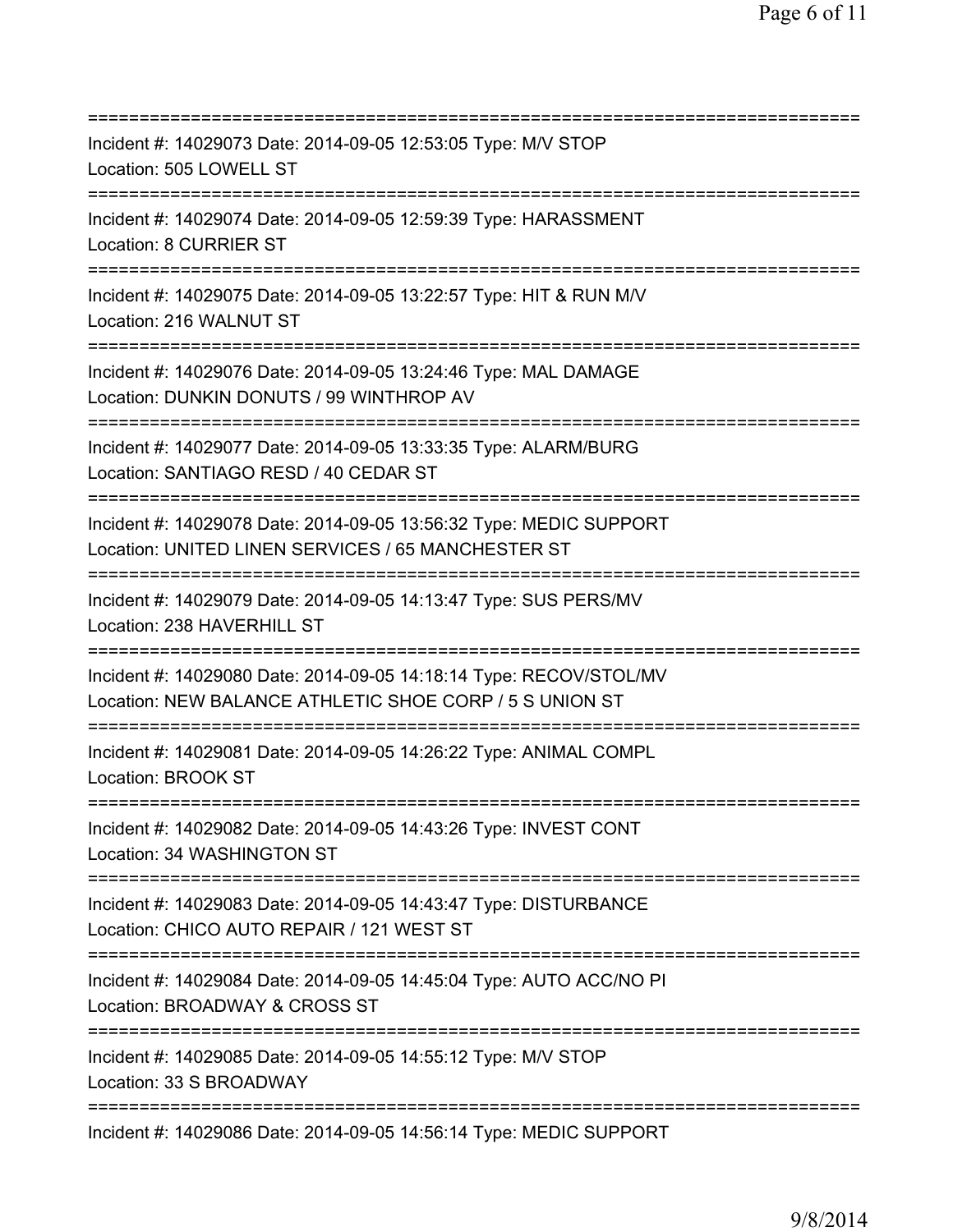| Location: PARTHUM SCHOOL / 255 E HAVERHILL ST<br>=================================                                                                 |
|----------------------------------------------------------------------------------------------------------------------------------------------------|
| Incident #: 14029087 Date: 2014-09-05 15:07:34 Type: DOMESTIC/PROG<br>Location: 2 MUSEUM SQ #APT 809                                               |
| Incident #: 14029088 Date: 2014-09-05 15:09:00 Type: AUTO ACC/NO PI<br>Location: 21 WATER ST                                                       |
| Incident #: 14029089 Date: 2014-09-05 15:10:34 Type: AUTO ACC/NO PI<br>Location: 17 APPLETON ST                                                    |
| Incident #: 14029090 Date: 2014-09-05 15:16:49 Type: ASSSIT OTHER PD<br>Location: WOLCOTT AV & BOAT RAMP                                           |
| :===========================<br>=============<br>Incident #: 14029091 Date: 2014-09-05 15:23:07 Type: AUTO ACC/NO PI<br>Location: 280 MERRIMACK ST |
| Incident #: 14029092 Date: 2014-09-05 15:44:58 Type: UNATENEDCHILD<br>Location: 70 MILTON ST                                                       |
| Incident #: 14029093 Date: 2014-09-05 15:55:52 Type: AUTO ACC/NO PI<br>Location: FRANKLIN ST & LOWELL ST                                           |
| Incident #: 14029094 Date: 2014-09-05 15:58:28 Type: AUTO ACC/NO PI<br>Location: PAYLESS SHOES / N ANDOVER MALL                                    |
| Incident #: 14029095 Date: 2014-09-05 16:07:03 Type: A&B PAST<br>Location: 71 DUCKETT AV                                                           |
| Incident #: 14029096 Date: 2014-09-05 16:25:58 Type: KEEP PEACE<br>Location: BURGER KING / 187 BROADWAY                                            |
| Incident #: 14029097 Date: 2014-09-05 16:30:53 Type: INVEST CONT<br>Location: 191 SALEM ST                                                         |
| Incident #: 14029098 Date: 2014-09-05 16:45:13 Type: INVEST CONT<br>Location: 42 DUCKETT AV                                                        |
| Incident #: 14029099 Date: 2014-09-05 17:42:00 Type: INVEST CONT<br>Location: 52 MYRTLE ST                                                         |
| Incident #: 44000400 Data: 0044 00 0E 47:49:42 Tune: MAI/ CTOD                                                                                     |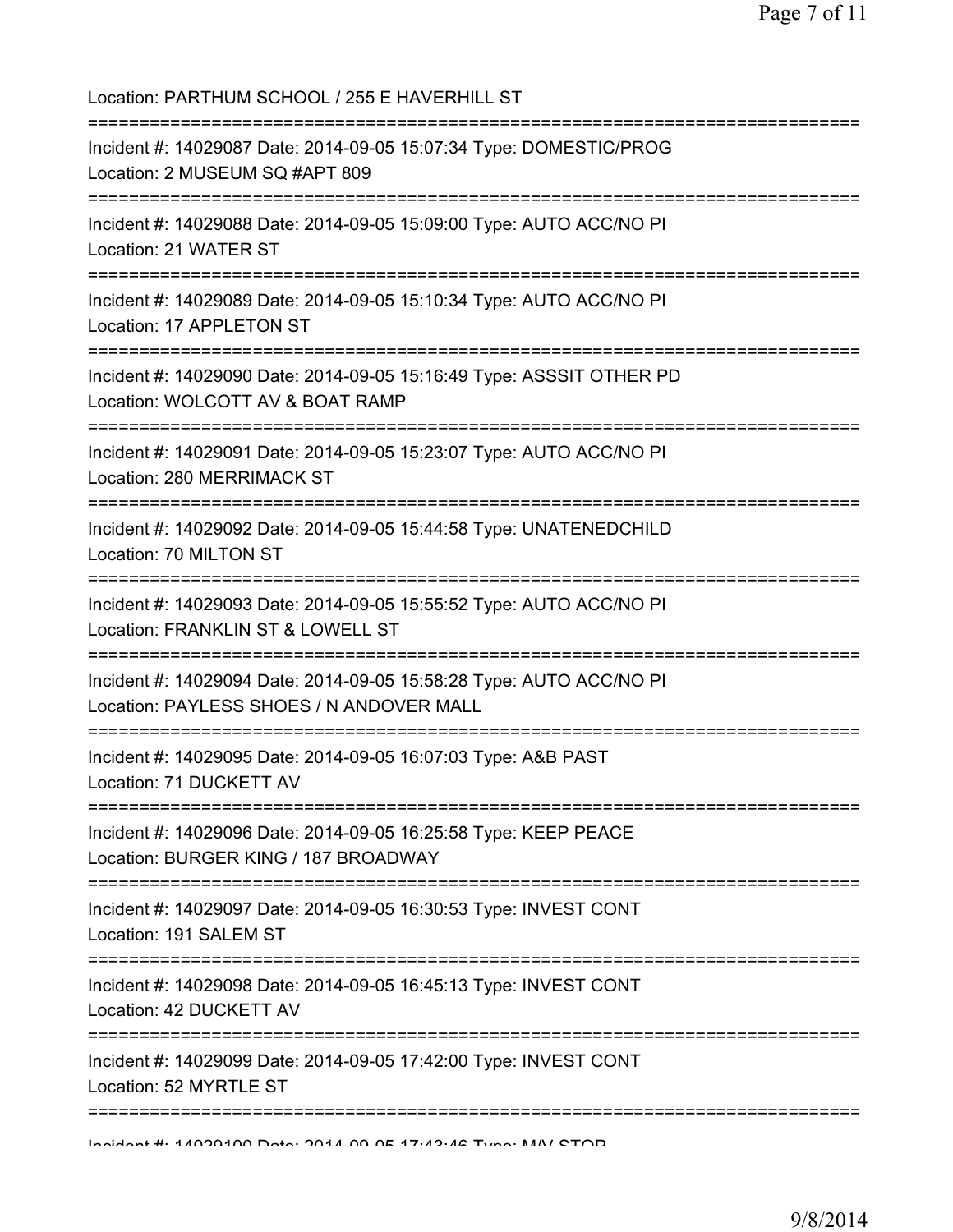Location: 700 ESSEX ST

| Incident #: 14029101 Date: 2014-09-05 18:07:25 Type: AMBULANCE ASSSI<br>Location: 18 FRANKLIN ST #107                 |
|-----------------------------------------------------------------------------------------------------------------------|
| Incident #: 14029102 Date: 2014-09-05 18:11:10 Type: M/V STOP<br>Location: 6 HANCOCK ST<br>========================== |
| Incident #: 14029103 Date: 2014-09-05 18:17:34 Type: M/V STOP<br>Location: EVERETT ST & ROWE ST                       |
| Incident #: 14029104 Date: 2014-09-05 18:29:02 Type: NOTIFICATION<br>Location: 28 WARWICK ST FL 3                     |
| Incident #: 14029105 Date: 2014-09-05 18:32:14 Type: DOMESTIC/PROG<br>Location: 1 CAULKINS CT                         |
| Incident #: 14029106 Date: 2014-09-05 18:32:44 Type: LIC PLATE STO<br>Location: 32 TREMONT ST                         |
| Incident #: 14029107 Date: 2014-09-05 18:41:45 Type: DOMESTIC/PROG<br>Location: 49 AUBURN ST #C FL 2                  |
| Incident #: 14029108 Date: 2014-09-05 18:41:54 Type: M/V STOP<br>Location: ESSEX ST & UNION ST                        |
| Incident #: 14029109 Date: 2014-09-05 18:49:40 Type: M/V STOP<br>Location: AUCLAIR AUTO BODY / 444 RIVERSIDE DR       |
| Incident #: 14029110 Date: 2014-09-05 18:52:02 Type: DISORDERLY<br>Location: NIGHTINGALE CT                           |
| Incident #: 14029111 Date: 2014-09-05 18:53:56 Type: DRUG VIO<br>Location: 178 WILLOW ST                              |
| Incident #: 14029112 Date: 2014-09-05 19:05:45 Type: MAL DAMG PROG<br>Location: ANDOVER ST & STATE ST                 |
| Incident #: 14029113 Date: 2014-09-05 19:09:00 Type: M/V STOP<br>Location: ARLINGTON ST & ARLINGTON TER               |
| A JOON HALL ON A A OF A OO OF                                                                                         |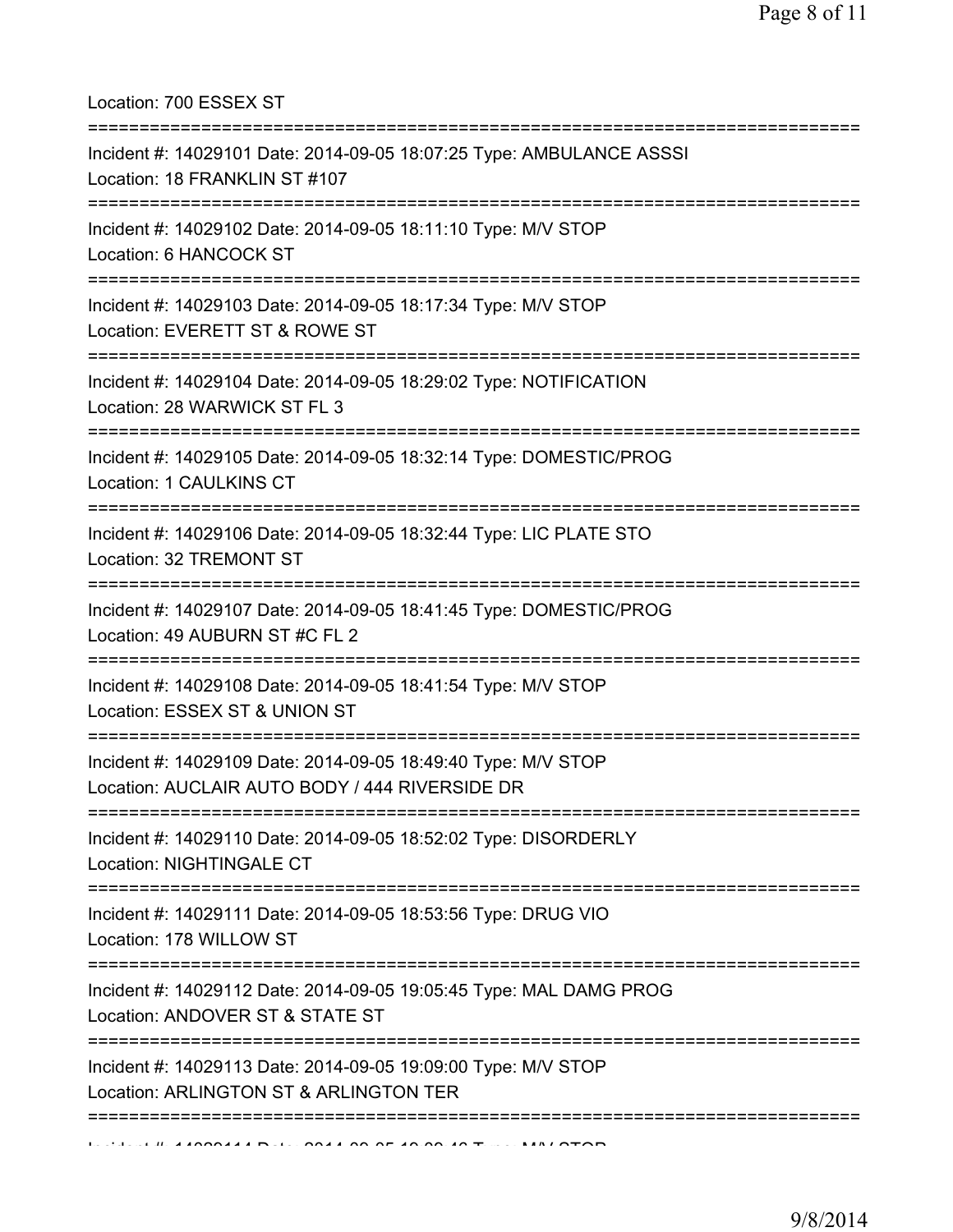| Location: HAVERHILL ST & IRENE ST                                                                                                           |
|---------------------------------------------------------------------------------------------------------------------------------------------|
| Incident #: 14029115 Date: 2014-09-05 19:15:40 Type: M/V STOP<br>Location: 89 MAY ST<br>==========================                          |
| Incident #: 14029116 Date: 2014-09-05 19:28:04 Type: DOMESTIC/PROG<br>Location: 23 ABBOTT ST FL 2                                           |
| Incident #: 14029117 Date: 2014-09-05 19:55:47 Type: SHOPLIFTING<br>Location: DEMOULAS MARKET / 700 ESSEX ST<br>=========================== |
| Incident #: 14029118 Date: 2014-09-05 20:18:40 Type: WARRANT SERVE<br>Location: 40 BENNINGTON ST                                            |
| Incident #: 14029119 Date: 2014-09-05 20:22:39 Type: WARRANT SERVE<br>Location: 30 JACKSON ST                                               |
| Incident #: 14029120 Date: 2014-09-05 20:41:02 Type: DISTURBANCE<br>Location: 33 BROOK ST                                                   |
| Incident #: 14029121 Date: 2014-09-05 20:47:12 Type: MAL DAMAGE<br>Location: 155 SHEPARD ST                                                 |
| Incident #: 14029122 Date: 2014-09-05 20:52:21 Type: E911 HANGUP<br>Location: 127 HIGH ST FL 1                                              |
| Incident #: 14029123 Date: 2014-09-05 20:54:20 Type: MAL DAMAGE<br>Location: 155 SHEPARD ST<br>====================================         |
| Incident #: 14029124 Date: 2014-09-05 21:21:52 Type: MV/BLOCKING<br>Location: PLEASANT TER                                                  |
| Incident #: 14029125 Date: 2014-09-05 21:23:53 Type: SUS PERS/MV<br>Location: S BROADWAY & WEARE ST                                         |
| ===============<br>Incident #: 14029126 Date: 2014-09-05 21:34:55 Type: NOISE ORD<br>Location: 41 KINGSTON ST                               |
| Incident #: 14029127 Date: 2014-09-05 21:40:23 Type: NOISE ORD<br>Location: 296 AMES ST                                                     |
| :===================================                                                                                                        |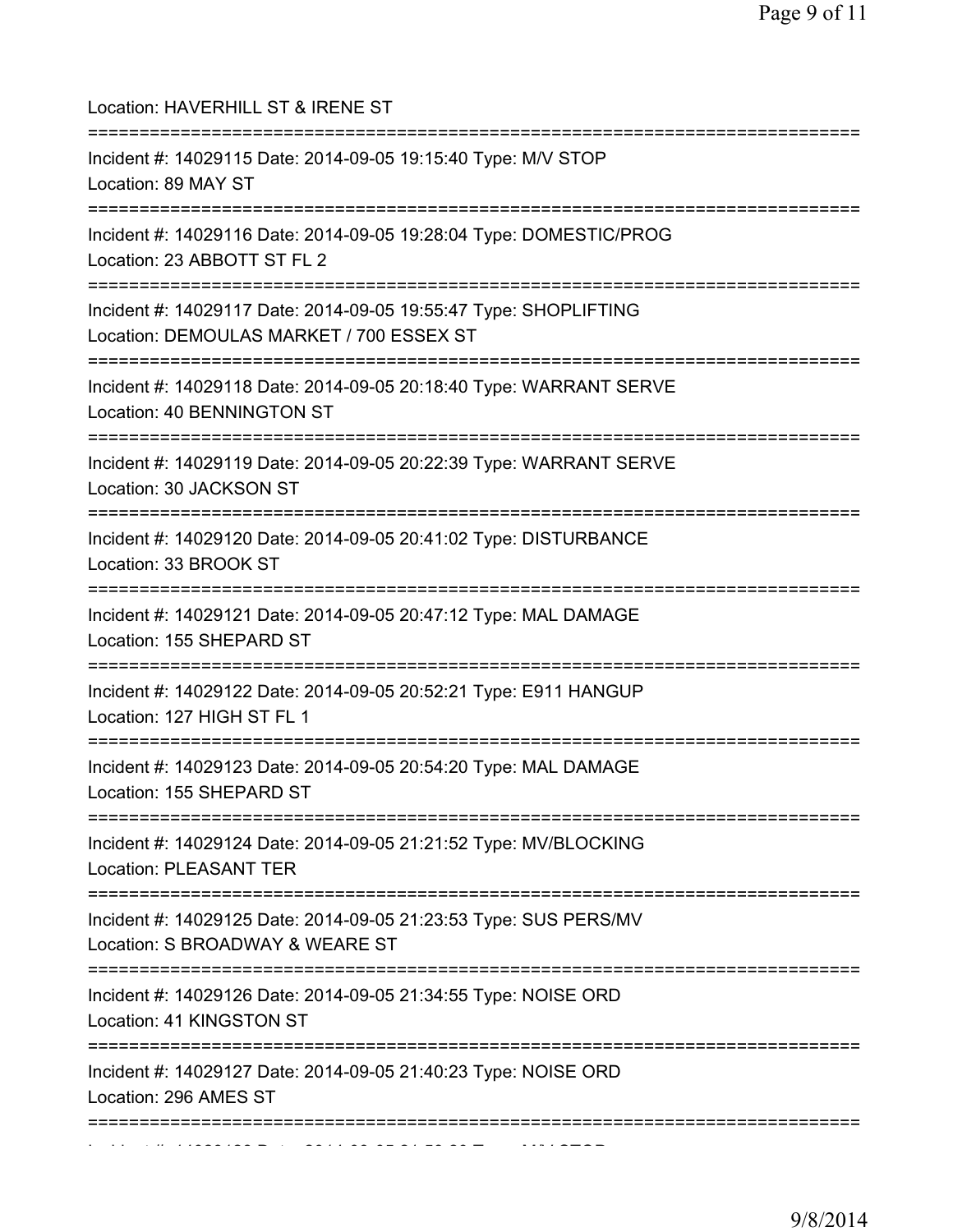Location: 135 HANCOCK ST =========================================================================== Incident #: 14029129 Date: 2014-09-05 21:53:50 Type: NOISE ORD Location: 13 HOLTON ST =========================================================================== Incident #: 14029130 Date: 2014-09-05 21:58:32 Type: NEIGHBOR PROB Location: 33 MORTON ST =========================================================================== Incident #: 14029131 Date: 2014-09-05 22:02:02 Type: INVEST CONT Location: 3 WASHINGTON ST =========================================================================== Incident #: 14029132 Date: 2014-09-05 22:02:32 Type: UNWANTEDGUEST Location: TACO BELL / 79 WINTHROP AV =========================================================================== Incident #: 14029133 Date: 2014-09-05 22:10:40 Type: RECOV/STOL/MV Location: 49 FULTON ST =========================================================================== Incident #: 14029134 Date: 2014-09-05 22:12:10 Type: M/V STOP Location: HAVERHILL ST & WEST ST =========================================================================== Incident #: 14029135 Date: 2014-09-05 22:24:14 Type: M/V STOP Location: AMESBURY ST & CANAL ST =========================================================================== Incident #: 14029136 Date: 2014-09-05 22:32:31 Type: M/V STOP Location: BEACON ST & GLENN ST =========================================================================== Incident #: 14029137 Date: 2014-09-05 22:33:14 Type: UNWANTEDGUEST Location: 7 LENOX ST FL 1 =========================================================================== Incident #: 14029138 Date: 2014-09-05 22:40:22 Type: M/V STOP Location: 28 HANCOCK ST =========================================================================== Incident #: 14029139 Date: 2014-09-05 22:48:07 Type: M/V STOP Location: ARLINGTON ST & WILLOW ST =========================================================================== Incident #: 14029140 Date: 2014-09-05 22:49:57 Type: DISTURBANCE Location: 8 CEDAR ST FL 2 =========================================================================== Incident #: 14029141 Date: 2014-09-05 22:51:13 Type: M/V STOP Location: MEDFORD ST ===========================================================================